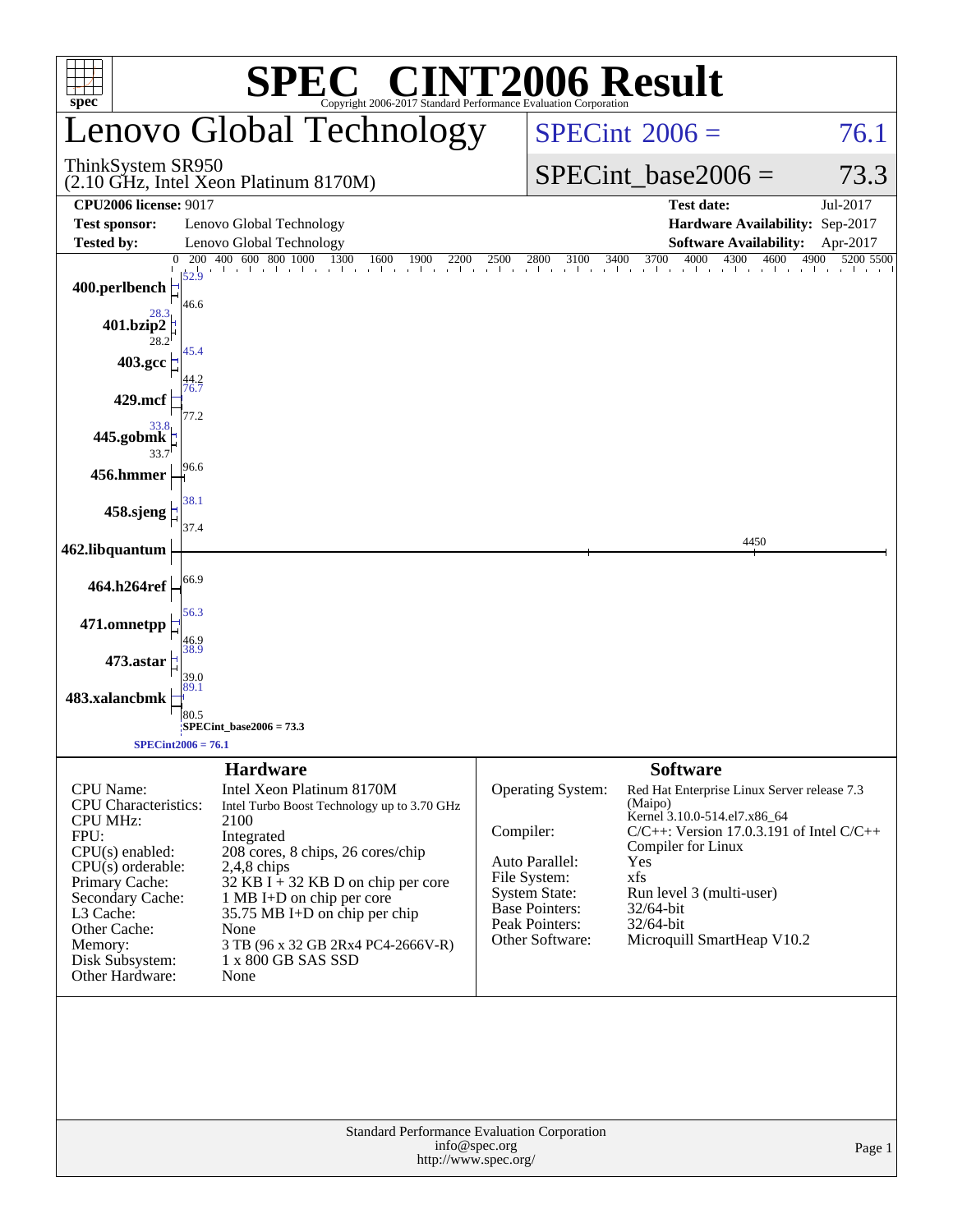

# enovo Global Technology

#### ThinkSystem SR950

(2.10 GHz, Intel Xeon Platinum 8170M)

**[Test sponsor:](http://www.spec.org/auto/cpu2006/Docs/result-fields.html#Testsponsor)** Lenovo Global Technology

 $SPECint2006 = 76.1$  $SPECint2006 = 76.1$ 

#### SPECint base2006 =  $73.3$

**[CPU2006 license:](http://www.spec.org/auto/cpu2006/Docs/result-fields.html#CPU2006license)** 9017 **[Test date:](http://www.spec.org/auto/cpu2006/Docs/result-fields.html#Testdate)** Jul-2017

**[Tested by:](http://www.spec.org/auto/cpu2006/Docs/result-fields.html#Testedby)** Lenovo Global Technology

| 1 CO GULO.<br><b>Hardware Availability: Sep-2017</b> | 1112211111 |
|------------------------------------------------------|------------|
| <b>Software Availability:</b> Apr-2017               |            |
|                                                      |            |

#### **[Results Table](http://www.spec.org/auto/cpu2006/Docs/result-fields.html#ResultsTable)**

|                  | <b>Base</b>    |       |                |       |                | <b>Peak</b> |                |              |                |              |                |              |
|------------------|----------------|-------|----------------|-------|----------------|-------------|----------------|--------------|----------------|--------------|----------------|--------------|
| <b>Benchmark</b> | <b>Seconds</b> | Ratio | <b>Seconds</b> | Ratio | <b>Seconds</b> | Ratio       | <b>Seconds</b> | <b>Ratio</b> | <b>Seconds</b> | <b>Ratio</b> | <b>Seconds</b> | <b>Ratio</b> |
| 400.perlbench    | 210            | 46.6  | 210            | 46.6  | 210            | 46.6        | 185            | 52.8         | 185            | 52.9         | 185            | 52.9         |
| 401.bzip2        | 342            | 28.2  | 342            | 28.2  | 342            | 28.2        | 342            | 28.2         | 341            | 28.3         | 341            | 28.3         |
| 403.gcc          | <u>182</u>     | 44.2  | 182            | 44.2  | 182            | 44.2        | 178            | 45.3         | <u> 177</u>    | 45.4         | 177            | 45.4         |
| $429$ .mcf       | 119            | 76.8  | 117            | 77.8  | 118            | 77.2        | 119            | 76.8         | 120            | 75.8         | 119            | 76.7         |
| $445$ .gobmk     | 311            | 33.7  | 311            | 33.7  | 311            | 33.7        | 310            | 33.8         | 310            | 33.8         | 310            | 33.8         |
| $ 456$ .hmmer    | 96.5           | 96.6  | 96.8           | 96.4  | 96.4           | 96.7        | 96.5           | 96.6         | 96.8           | 96.4         | 96.4           | 96.7         |
| $458$ .sjeng     | 323            | 37.4  | 323            | 37.5  | 323            | 37.4        | 317            | 38.1         | 317            | 38.1         | 317            | <b>38.1</b>  |
| 462.libquantum   | 3.80           | 5450  | 4.66           | 4450  | 6.51           | 3180        | 3.80           | 5450         | 4.66           | 4450         | 6.51           | 3180         |
| 464.h264ref      | 328            | 67.4  | 331            | 66.9  | 331            | 66.8        | 328            | 67.4         | 331            | 66.9         | 331            | 66.8         |
| 471.omnetpp      | 132            | 47.3  | 134            | 46.6  | 133            | 46.9        | 111            | 56.1         | 110            | 56.6         | 111            | 56.3         |
| $473$ . astar    | 180            | 39.1  | 180            | 39.0  | 180            | 39.0        | 181            | 38.9         | 181            | 38.8         | 181            | 38.9         |
| 483.xalancbmk    | 85.7           | 80.5  | 85.7           | 80.5  | 85.6           | 80.6        | 77.4           | 89.2         | 77.5           | <u>89.1</u>  | 77.8           | 88.7         |

Results appear in the [order in which they were run.](http://www.spec.org/auto/cpu2006/Docs/result-fields.html#RunOrder) Bold underlined text [indicates a median measurement.](http://www.spec.org/auto/cpu2006/Docs/result-fields.html#Median)

#### **[Submit Notes](http://www.spec.org/auto/cpu2006/Docs/result-fields.html#SubmitNotes)**

The config file option 'submit' was used.

#### **[Operating System Notes](http://www.spec.org/auto/cpu2006/Docs/result-fields.html#OperatingSystemNotes)**

Stack size set to unlimited using "ulimit -s unlimited"

#### **[Platform Notes](http://www.spec.org/auto/cpu2006/Docs/result-fields.html#PlatformNotes)**

Standard Performance Evaluation Corporation [info@spec.org](mailto:info@spec.org) BIOS configuration: Choose Operating Mode set to Maximum Performance Hyper-Threading set to Disable Stale AtoS set to Enable LLC dead line alloc set to Disable Sysinfo program /home/cpu2006-1.2-ic17.0u3/config/sysinfo.rev6993 Revision 6993 of 2015-11-06 (b5e8d4b4eb51ed28d7f98696cbe290c1) running on Proton8S-RHEL7.3 Mon Jul 24 23:36:59 2017 This section contains SUT (System Under Test) info as seen by some common utilities. To remove or add to this section, see: <http://www.spec.org/cpu2006/Docs/config.html#sysinfo> From /proc/cpuinfo model name : Intel(R) Xeon(R) Platinum 8170M CPU @ 2.10GHz 8 "physical id"s (chips) 208 "processors" cores, siblings (Caution: counting these is hw and system dependent. The following excerpts from /proc/cpuinfo might not be reliable. Use with Continued on next page

<http://www.spec.org/>

Page 2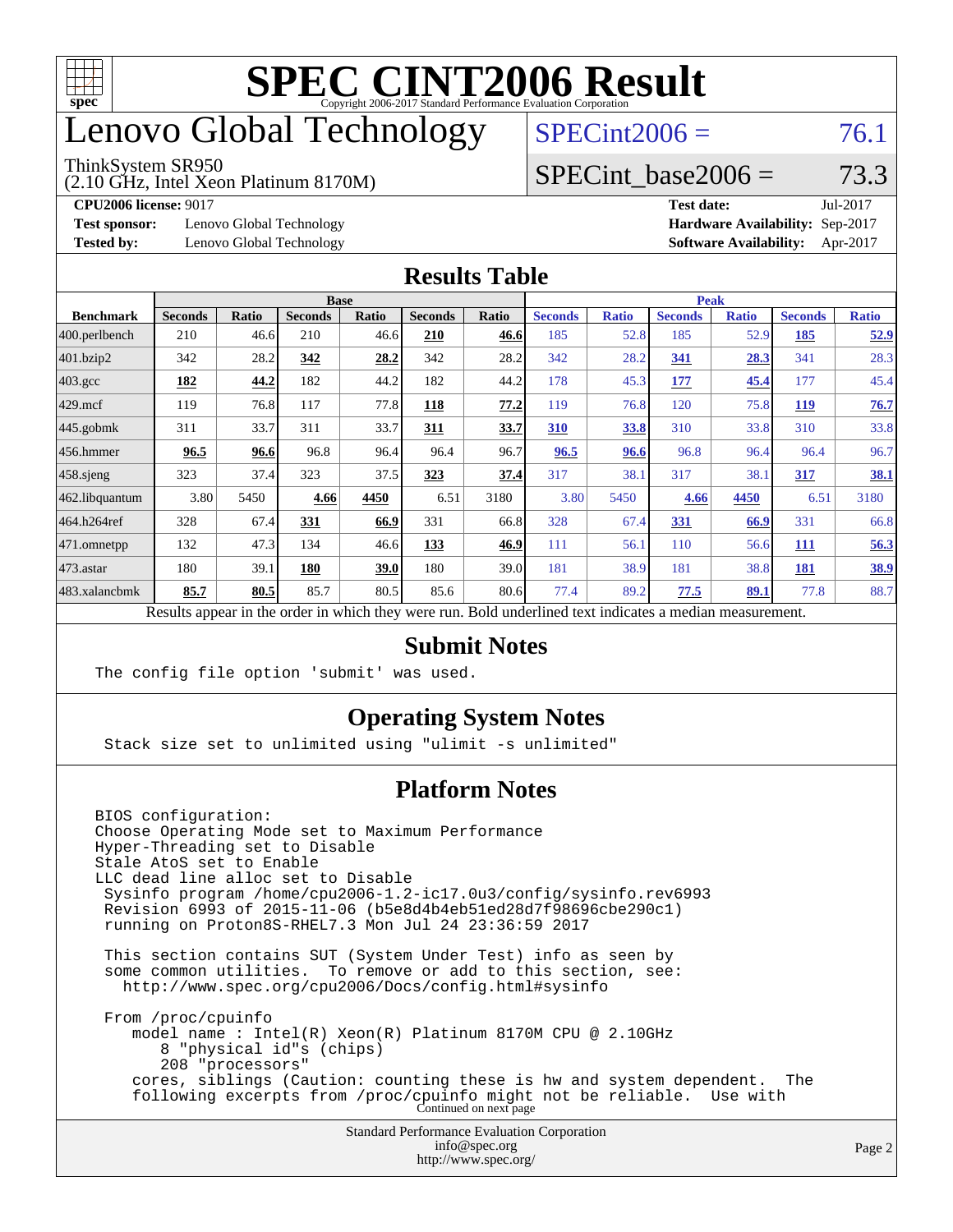

### enovo Global Technology

ThinkSystem SR950

(2.10 GHz, Intel Xeon Platinum 8170M)

 $SPECint2006 = 76.1$  $SPECint2006 = 76.1$ 

SPECint base2006 =  $73.3$ 

**[CPU2006 license:](http://www.spec.org/auto/cpu2006/Docs/result-fields.html#CPU2006license)** 9017 **[Test date:](http://www.spec.org/auto/cpu2006/Docs/result-fields.html#Testdate)** Jul-2017

**[Test sponsor:](http://www.spec.org/auto/cpu2006/Docs/result-fields.html#Testsponsor)** Lenovo Global Technology **[Hardware Availability:](http://www.spec.org/auto/cpu2006/Docs/result-fields.html#HardwareAvailability)** Sep-2017 **[Tested by:](http://www.spec.org/auto/cpu2006/Docs/result-fields.html#Testedby)** Lenovo Global Technology **[Software Availability:](http://www.spec.org/auto/cpu2006/Docs/result-fields.html#SoftwareAvailability)** Apr-2017

#### **[Platform Notes \(Continued\)](http://www.spec.org/auto/cpu2006/Docs/result-fields.html#PlatformNotes)**

Standard Performance Evaluation Corporation [info@spec.org](mailto:info@spec.org) caution.) cpu cores : 26 siblings : 26 physical 0: cores 0 1 2 3 4 5 6 8 9 10 11 12 13 16 17 18 19 20 21 22 24 25 26 27 28 29 physical 1: cores 0 1 2 3 4 5 6 8 9 10 11 12 13 16 17 18 19 20 21 22 24 25 26 27 28 29 physical 2: cores 0 1 2 3 4 5 6 8 9 10 11 12 13 16 17 18 19 20 21 22 24 25 26 27 28 29 physical 3: cores 0 1 2 3 4 5 6 8 9 10 11 12 13 16 17 18 19 20 21 22 24 25 26 27 28 29 physical 4: cores 0 1 2 3 4 5 6 8 9 10 11 12 13 16 17 18 19 20 21 22 24 25 26 27 28 29 physical 5: cores 0 1 2 3 4 5 6 8 9 10 11 12 13 16 17 18 19 20 21 22 24 25 26 27 28 29 physical 6: cores 0 1 2 3 4 5 6 8 9 10 11 12 13 16 17 18 19 20 21 22 24 25 26 27 28 29 physical 7: cores 0 1 2 3 4 5 6 8 9 10 11 12 13 16 17 18 19 20 21 22 24 25 26 27 28 29 cache size : 36608 KB From /proc/meminfo MemTotal: 3170214748 kB HugePages\_Total: 0 Hugepagesize: 2048 kB From /etc/\*release\* /etc/\*version\* os-release: NAME="Red Hat Enterprise Linux Server" VERSION="7.3 (Maipo)" ID="rhel" ID\_LIKE="fedora" VERSION\_ID="7.3" PRETTY\_NAME="Red Hat Enterprise Linux Server 7.3 (Maipo)" ANSI\_COLOR="0;31" CPE\_NAME="cpe:/o:redhat:enterprise\_linux:7.3:GA:server" redhat-release: Red Hat Enterprise Linux Server release 7.3 (Maipo) system-release: Red Hat Enterprise Linux Server release 7.3 (Maipo) system-release-cpe: cpe:/o:redhat:enterprise\_linux:7.3:ga:server uname -a: Linux Proton8S-RHEL7.3 3.10.0-514.el7.x86\_64 #1 SMP Wed Oct 19 11:24:13 EDT 2016 x86\_64 x86\_64 x86\_64 GNU/Linux run-level 3 Jul 24 23:36 SPEC is set to: /home/cpu2006-1.2-ic17.0u3 Filesystem Type Size Used Avail Use% Mounted on /dev/sda3 xfs 743G 20G 723G 3% / Additional information from dmidecode: Warning: Use caution when you interpret this section. The 'dmidecode' program Continued on next page

<http://www.spec.org/>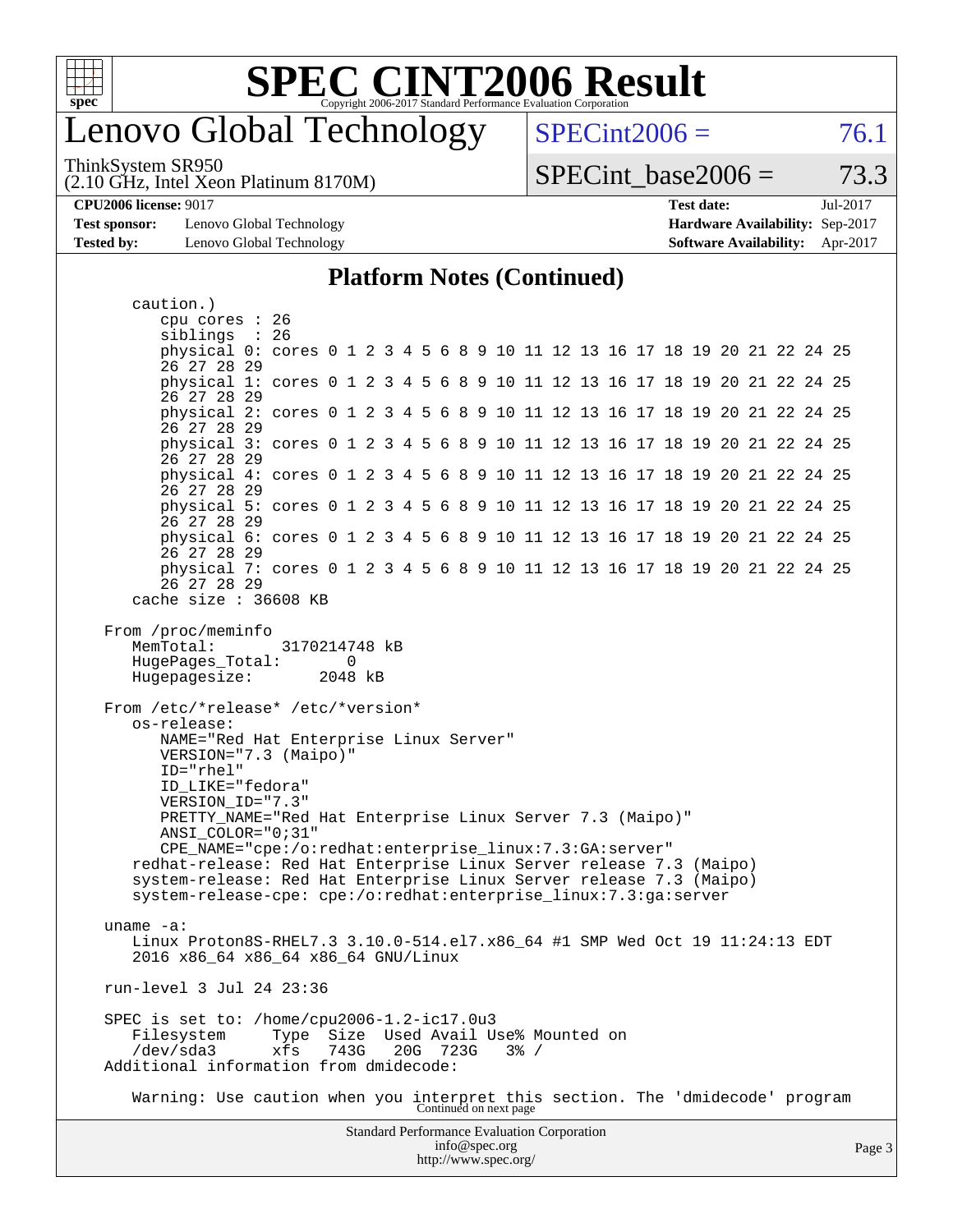

## enovo Global Technology

ThinkSystem SR950

 $SPECint2006 = 76.1$  $SPECint2006 = 76.1$ 

(2.10 GHz, Intel Xeon Platinum 8170M)

SPECint base2006 =  $73.3$ 

**[Test sponsor:](http://www.spec.org/auto/cpu2006/Docs/result-fields.html#Testsponsor)** Lenovo Global Technology **[Hardware Availability:](http://www.spec.org/auto/cpu2006/Docs/result-fields.html#HardwareAvailability)** Sep-2017 **[Tested by:](http://www.spec.org/auto/cpu2006/Docs/result-fields.html#Testedby)** Lenovo Global Technology **[Software Availability:](http://www.spec.org/auto/cpu2006/Docs/result-fields.html#SoftwareAvailability)** Apr-2017

**[CPU2006 license:](http://www.spec.org/auto/cpu2006/Docs/result-fields.html#CPU2006license)** 9017 **[Test date:](http://www.spec.org/auto/cpu2006/Docs/result-fields.html#Testdate)** Jul-2017

#### **[Platform Notes \(Continued\)](http://www.spec.org/auto/cpu2006/Docs/result-fields.html#PlatformNotes)**

 reads system data which is "intended to allow hardware to be accurately determined", but the intent may not be met, as there are frequent changes to hardware, firmware, and the "DMTF SMBIOS" standard.

 BIOS Lenovo -[PSE105L-1.00]- 06/22/2017 Memory: 96x Samsung M393A4K40BB2-CTD 32 GB 2 rank 2666 MHz

(End of data from sysinfo program)

#### **[General Notes](http://www.spec.org/auto/cpu2006/Docs/result-fields.html#GeneralNotes)**

Environment variables set by runspec before the start of the run: KMP AFFINITY = "granularity=fine, compact,  $0,3$ " LD\_LIBRARY\_PATH = "/home/cpu2006-1.2-ic17.0u3/lib/ia32:/home/cpu2006-1.2-ic17.0u3/lib/intel64:/home/cpu2006-1.2-ic17.0u3/sh10.2" OMP NUM THREADS = "208"

 Binaries compiled on a system with 1x Intel Core i7-4790 CPU + 32GB RAM memory using Redhat Enterprise Linux 7.2 Transparent Huge Pages enabled by default. Filesystem page cache cleared with: shell invocation of 'sync; echo 3 > /proc/sys/vm/drop\_caches' prior to run

#### **[Base Compiler Invocation](http://www.spec.org/auto/cpu2006/Docs/result-fields.html#BaseCompilerInvocation)**

[C benchmarks](http://www.spec.org/auto/cpu2006/Docs/result-fields.html#Cbenchmarks): icc  $-m64$ 

[C++ benchmarks:](http://www.spec.org/auto/cpu2006/Docs/result-fields.html#CXXbenchmarks) [icpc -m64](http://www.spec.org/cpu2006/results/res2017q4/cpu2006-20170917-49381.flags.html#user_CXXbase_intel_icpc_64bit_fc66a5337ce925472a5c54ad6a0de310)

#### **[Base Portability Flags](http://www.spec.org/auto/cpu2006/Docs/result-fields.html#BasePortabilityFlags)**

 400.perlbench: [-DSPEC\\_CPU\\_LP64](http://www.spec.org/cpu2006/results/res2017q4/cpu2006-20170917-49381.flags.html#b400.perlbench_basePORTABILITY_DSPEC_CPU_LP64) [-DSPEC\\_CPU\\_LINUX\\_X64](http://www.spec.org/cpu2006/results/res2017q4/cpu2006-20170917-49381.flags.html#b400.perlbench_baseCPORTABILITY_DSPEC_CPU_LINUX_X64) 401.bzip2: [-DSPEC\\_CPU\\_LP64](http://www.spec.org/cpu2006/results/res2017q4/cpu2006-20170917-49381.flags.html#suite_basePORTABILITY401_bzip2_DSPEC_CPU_LP64) 403.gcc: [-DSPEC\\_CPU\\_LP64](http://www.spec.org/cpu2006/results/res2017q4/cpu2006-20170917-49381.flags.html#suite_basePORTABILITY403_gcc_DSPEC_CPU_LP64) 429.mcf: [-DSPEC\\_CPU\\_LP64](http://www.spec.org/cpu2006/results/res2017q4/cpu2006-20170917-49381.flags.html#suite_basePORTABILITY429_mcf_DSPEC_CPU_LP64) 445.gobmk: [-DSPEC\\_CPU\\_LP64](http://www.spec.org/cpu2006/results/res2017q4/cpu2006-20170917-49381.flags.html#suite_basePORTABILITY445_gobmk_DSPEC_CPU_LP64) 456.hmmer: [-DSPEC\\_CPU\\_LP64](http://www.spec.org/cpu2006/results/res2017q4/cpu2006-20170917-49381.flags.html#suite_basePORTABILITY456_hmmer_DSPEC_CPU_LP64) 458.sjeng: [-DSPEC\\_CPU\\_LP64](http://www.spec.org/cpu2006/results/res2017q4/cpu2006-20170917-49381.flags.html#suite_basePORTABILITY458_sjeng_DSPEC_CPU_LP64) 462.libquantum: [-DSPEC\\_CPU\\_LP64](http://www.spec.org/cpu2006/results/res2017q4/cpu2006-20170917-49381.flags.html#suite_basePORTABILITY462_libquantum_DSPEC_CPU_LP64) [-DSPEC\\_CPU\\_LINUX](http://www.spec.org/cpu2006/results/res2017q4/cpu2006-20170917-49381.flags.html#b462.libquantum_baseCPORTABILITY_DSPEC_CPU_LINUX) 464.h264ref: [-DSPEC\\_CPU\\_LP64](http://www.spec.org/cpu2006/results/res2017q4/cpu2006-20170917-49381.flags.html#suite_basePORTABILITY464_h264ref_DSPEC_CPU_LP64) 471.omnetpp: [-DSPEC\\_CPU\\_LP64](http://www.spec.org/cpu2006/results/res2017q4/cpu2006-20170917-49381.flags.html#suite_basePORTABILITY471_omnetpp_DSPEC_CPU_LP64) 473.astar: [-DSPEC\\_CPU\\_LP64](http://www.spec.org/cpu2006/results/res2017q4/cpu2006-20170917-49381.flags.html#suite_basePORTABILITY473_astar_DSPEC_CPU_LP64) 483.xalancbmk: [-DSPEC\\_CPU\\_LP64](http://www.spec.org/cpu2006/results/res2017q4/cpu2006-20170917-49381.flags.html#suite_basePORTABILITY483_xalancbmk_DSPEC_CPU_LP64) [-DSPEC\\_CPU\\_LINUX](http://www.spec.org/cpu2006/results/res2017q4/cpu2006-20170917-49381.flags.html#b483.xalancbmk_baseCXXPORTABILITY_DSPEC_CPU_LINUX)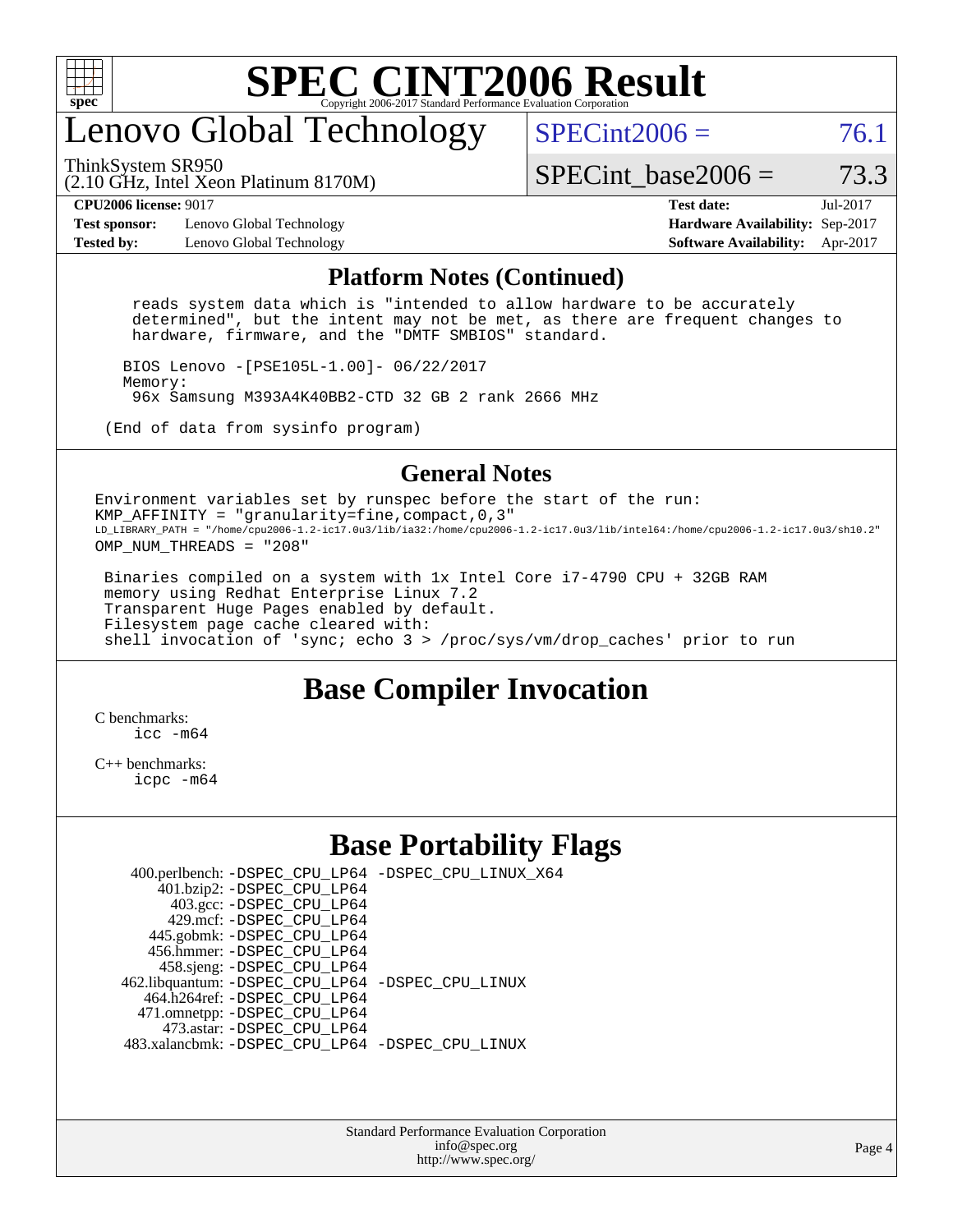

## enovo Global Technology

ThinkSystem SR950

 $SPECint2006 = 76.1$  $SPECint2006 = 76.1$ 

SPECint base2006 =  $73.3$ 

**[Test sponsor:](http://www.spec.org/auto/cpu2006/Docs/result-fields.html#Testsponsor)** Lenovo Global Technology **[Hardware Availability:](http://www.spec.org/auto/cpu2006/Docs/result-fields.html#HardwareAvailability)** Sep-2017 **[Tested by:](http://www.spec.org/auto/cpu2006/Docs/result-fields.html#Testedby)** Lenovo Global Technology **[Software Availability:](http://www.spec.org/auto/cpu2006/Docs/result-fields.html#SoftwareAvailability)** Apr-2017

(2.10 GHz, Intel Xeon Platinum 8170M)

**[CPU2006 license:](http://www.spec.org/auto/cpu2006/Docs/result-fields.html#CPU2006license)** 9017 **[Test date:](http://www.spec.org/auto/cpu2006/Docs/result-fields.html#Testdate)** Jul-2017

### **[Base Optimization Flags](http://www.spec.org/auto/cpu2006/Docs/result-fields.html#BaseOptimizationFlags)**

[C benchmarks](http://www.spec.org/auto/cpu2006/Docs/result-fields.html#Cbenchmarks):

[-xCORE-AVX2](http://www.spec.org/cpu2006/results/res2017q4/cpu2006-20170917-49381.flags.html#user_CCbase_f-xCORE-AVX2) [-ipo](http://www.spec.org/cpu2006/results/res2017q4/cpu2006-20170917-49381.flags.html#user_CCbase_f-ipo) [-O3](http://www.spec.org/cpu2006/results/res2017q4/cpu2006-20170917-49381.flags.html#user_CCbase_f-O3) [-no-prec-div](http://www.spec.org/cpu2006/results/res2017q4/cpu2006-20170917-49381.flags.html#user_CCbase_f-no-prec-div) [-parallel](http://www.spec.org/cpu2006/results/res2017q4/cpu2006-20170917-49381.flags.html#user_CCbase_f-parallel) [-qopt-prefetch](http://www.spec.org/cpu2006/results/res2017q4/cpu2006-20170917-49381.flags.html#user_CCbase_f-qopt-prefetch) [-auto-p32](http://www.spec.org/cpu2006/results/res2017q4/cpu2006-20170917-49381.flags.html#user_CCbase_f-auto-p32)

[C++ benchmarks:](http://www.spec.org/auto/cpu2006/Docs/result-fields.html#CXXbenchmarks)

[-xCORE-AVX2](http://www.spec.org/cpu2006/results/res2017q4/cpu2006-20170917-49381.flags.html#user_CXXbase_f-xCORE-AVX2) [-ipo](http://www.spec.org/cpu2006/results/res2017q4/cpu2006-20170917-49381.flags.html#user_CXXbase_f-ipo) [-O3](http://www.spec.org/cpu2006/results/res2017q4/cpu2006-20170917-49381.flags.html#user_CXXbase_f-O3) [-no-prec-div](http://www.spec.org/cpu2006/results/res2017q4/cpu2006-20170917-49381.flags.html#user_CXXbase_f-no-prec-div) [-qopt-prefetch](http://www.spec.org/cpu2006/results/res2017q4/cpu2006-20170917-49381.flags.html#user_CXXbase_f-qopt-prefetch) [-auto-p32](http://www.spec.org/cpu2006/results/res2017q4/cpu2006-20170917-49381.flags.html#user_CXXbase_f-auto-p32) [-Wl,-z,muldefs](http://www.spec.org/cpu2006/results/res2017q4/cpu2006-20170917-49381.flags.html#user_CXXbase_link_force_multiple1_74079c344b956b9658436fd1b6dd3a8a) [-L/sh10.2 -lsmartheap64](http://www.spec.org/cpu2006/results/res2017q4/cpu2006-20170917-49381.flags.html#user_CXXbase_SmartHeap64_63911d860fc08c15fa1d5bf319b9d8d5)

**[Base Other Flags](http://www.spec.org/auto/cpu2006/Docs/result-fields.html#BaseOtherFlags)**

[C benchmarks](http://www.spec.org/auto/cpu2006/Docs/result-fields.html#Cbenchmarks):

403.gcc: [-Dalloca=\\_alloca](http://www.spec.org/cpu2006/results/res2017q4/cpu2006-20170917-49381.flags.html#b403.gcc_baseEXTRA_CFLAGS_Dalloca_be3056838c12de2578596ca5467af7f3)

#### **[Peak Compiler Invocation](http://www.spec.org/auto/cpu2006/Docs/result-fields.html#PeakCompilerInvocation)**

[C benchmarks \(except as noted below\)](http://www.spec.org/auto/cpu2006/Docs/result-fields.html#Cbenchmarksexceptasnotedbelow):  $\text{icc}$   $-\text{m64}$ 

400.perlbench: [icc -m32 -L/opt/intel/compilers\\_and\\_libraries\\_2017/linux/lib/ia32](http://www.spec.org/cpu2006/results/res2017q4/cpu2006-20170917-49381.flags.html#user_peakCCLD400_perlbench_intel_icc_c29f3ff5a7ed067b11e4ec10a03f03ae)

445.gobmk: [icc -m32 -L/opt/intel/compilers\\_and\\_libraries\\_2017/linux/lib/ia32](http://www.spec.org/cpu2006/results/res2017q4/cpu2006-20170917-49381.flags.html#user_peakCCLD445_gobmk_intel_icc_c29f3ff5a7ed067b11e4ec10a03f03ae)

[C++ benchmarks \(except as noted below\):](http://www.spec.org/auto/cpu2006/Docs/result-fields.html#CXXbenchmarksexceptasnotedbelow)

[icc -m32 -L/opt/intel/compilers\\_and\\_libraries\\_2017/linux/lib/ia32](http://www.spec.org/cpu2006/results/res2017q4/cpu2006-20170917-49381.flags.html#user_CXXpeak_intel_icc_c29f3ff5a7ed067b11e4ec10a03f03ae)

473.astar: [icpc -m64](http://www.spec.org/cpu2006/results/res2017q4/cpu2006-20170917-49381.flags.html#user_peakCXXLD473_astar_intel_icpc_64bit_fc66a5337ce925472a5c54ad6a0de310)

#### **[Peak Portability Flags](http://www.spec.org/auto/cpu2006/Docs/result-fields.html#PeakPortabilityFlags)**

 400.perlbench: [-D\\_FILE\\_OFFSET\\_BITS=64](http://www.spec.org/cpu2006/results/res2017q4/cpu2006-20170917-49381.flags.html#user_peakPORTABILITY400_perlbench_file_offset_bits_64_438cf9856305ebd76870a2c6dc2689ab) [-DSPEC\\_CPU\\_LINUX\\_IA32](http://www.spec.org/cpu2006/results/res2017q4/cpu2006-20170917-49381.flags.html#b400.perlbench_peakCPORTABILITY_DSPEC_CPU_LINUX_IA32) 401.bzip2: [-DSPEC\\_CPU\\_LP64](http://www.spec.org/cpu2006/results/res2017q4/cpu2006-20170917-49381.flags.html#suite_peakPORTABILITY401_bzip2_DSPEC_CPU_LP64) 403.gcc: [-DSPEC\\_CPU\\_LP64](http://www.spec.org/cpu2006/results/res2017q4/cpu2006-20170917-49381.flags.html#suite_peakPORTABILITY403_gcc_DSPEC_CPU_LP64) 429.mcf: [-DSPEC\\_CPU\\_LP64](http://www.spec.org/cpu2006/results/res2017q4/cpu2006-20170917-49381.flags.html#suite_peakPORTABILITY429_mcf_DSPEC_CPU_LP64) 445.gobmk: [-D\\_FILE\\_OFFSET\\_BITS=64](http://www.spec.org/cpu2006/results/res2017q4/cpu2006-20170917-49381.flags.html#user_peakPORTABILITY445_gobmk_file_offset_bits_64_438cf9856305ebd76870a2c6dc2689ab) 456.hmmer: [-DSPEC\\_CPU\\_LP64](http://www.spec.org/cpu2006/results/res2017q4/cpu2006-20170917-49381.flags.html#suite_peakPORTABILITY456_hmmer_DSPEC_CPU_LP64) 458.sjeng: [-DSPEC\\_CPU\\_LP64](http://www.spec.org/cpu2006/results/res2017q4/cpu2006-20170917-49381.flags.html#suite_peakPORTABILITY458_sjeng_DSPEC_CPU_LP64) 462.libquantum: [-DSPEC\\_CPU\\_LP64](http://www.spec.org/cpu2006/results/res2017q4/cpu2006-20170917-49381.flags.html#suite_peakPORTABILITY462_libquantum_DSPEC_CPU_LP64) [-DSPEC\\_CPU\\_LINUX](http://www.spec.org/cpu2006/results/res2017q4/cpu2006-20170917-49381.flags.html#b462.libquantum_peakCPORTABILITY_DSPEC_CPU_LINUX) 464.h264ref: [-DSPEC\\_CPU\\_LP64](http://www.spec.org/cpu2006/results/res2017q4/cpu2006-20170917-49381.flags.html#suite_peakPORTABILITY464_h264ref_DSPEC_CPU_LP64) 471.omnetpp: [-D\\_FILE\\_OFFSET\\_BITS=64](http://www.spec.org/cpu2006/results/res2017q4/cpu2006-20170917-49381.flags.html#user_peakPORTABILITY471_omnetpp_file_offset_bits_64_438cf9856305ebd76870a2c6dc2689ab) 473.astar: [-DSPEC\\_CPU\\_LP64](http://www.spec.org/cpu2006/results/res2017q4/cpu2006-20170917-49381.flags.html#suite_peakPORTABILITY473_astar_DSPEC_CPU_LP64) 483.xalancbmk: [-D\\_FILE\\_OFFSET\\_BITS=64](http://www.spec.org/cpu2006/results/res2017q4/cpu2006-20170917-49381.flags.html#user_peakPORTABILITY483_xalancbmk_file_offset_bits_64_438cf9856305ebd76870a2c6dc2689ab) [-DSPEC\\_CPU\\_LINUX](http://www.spec.org/cpu2006/results/res2017q4/cpu2006-20170917-49381.flags.html#b483.xalancbmk_peakCXXPORTABILITY_DSPEC_CPU_LINUX)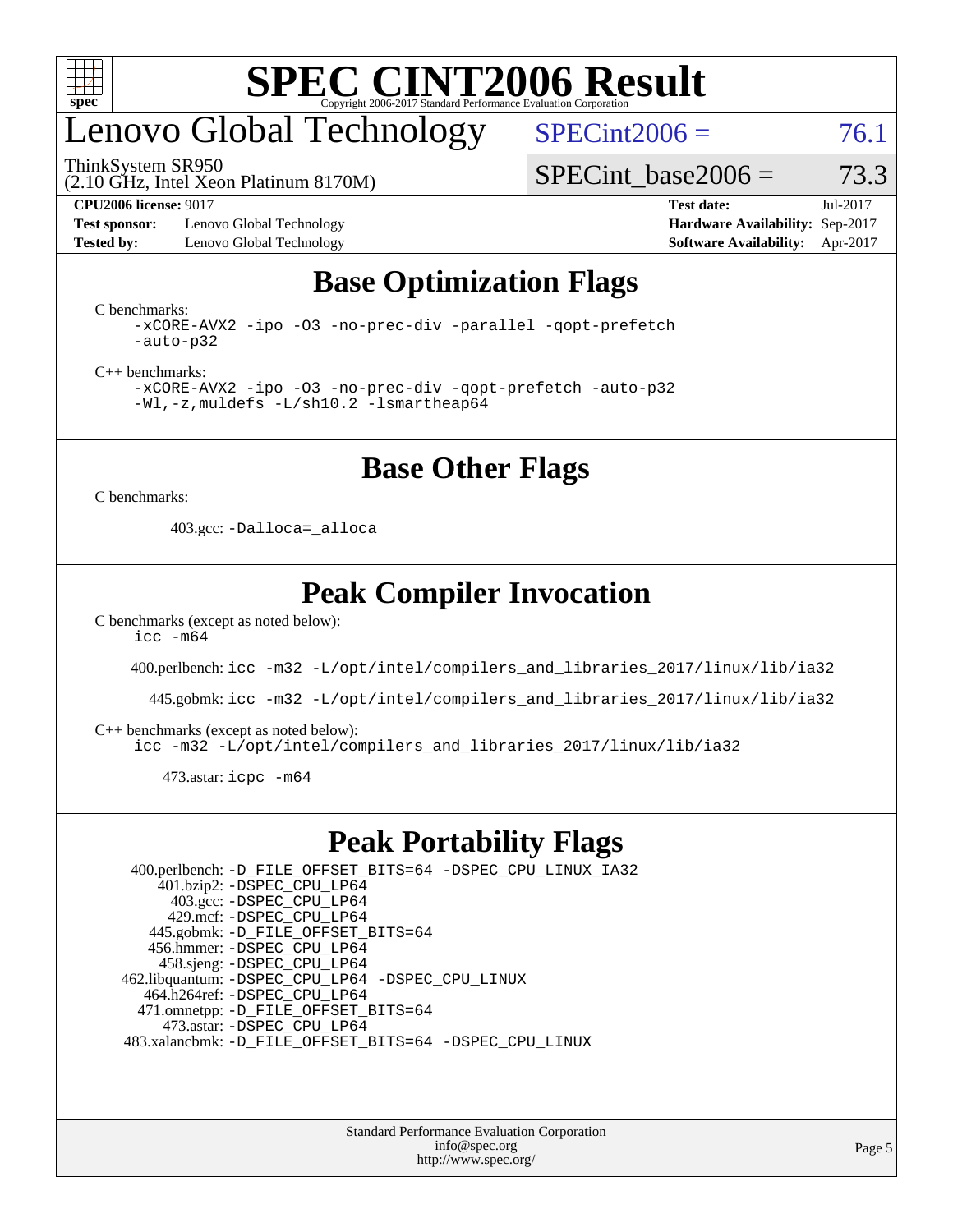

# enovo Global Technology

ThinkSystem SR950

 $SPECTnt2006 = 76.1$ 

(2.10 GHz, Intel Xeon Platinum 8170M)

 $SPECTnt\_base2006 = 73.3$ 

**[Test sponsor:](http://www.spec.org/auto/cpu2006/Docs/result-fields.html#Testsponsor)** Lenovo Global Technology **[Hardware Availability:](http://www.spec.org/auto/cpu2006/Docs/result-fields.html#HardwareAvailability)** Sep-2017 **[Tested by:](http://www.spec.org/auto/cpu2006/Docs/result-fields.html#Testedby)** Lenovo Global Technology **[Software Availability:](http://www.spec.org/auto/cpu2006/Docs/result-fields.html#SoftwareAvailability)** Apr-2017

**[CPU2006 license:](http://www.spec.org/auto/cpu2006/Docs/result-fields.html#CPU2006license)** 9017 **[Test date:](http://www.spec.org/auto/cpu2006/Docs/result-fields.html#Testdate)** Jul-2017

### **[Peak Optimization Flags](http://www.spec.org/auto/cpu2006/Docs/result-fields.html#PeakOptimizationFlags)**

#### [C benchmarks](http://www.spec.org/auto/cpu2006/Docs/result-fields.html#Cbenchmarks):

|                   | 400.perlbench: -prof-gen(pass 1) -prof-use(pass 2) -xCORE-AVX2(pass 2)<br>$-par-num-threads=1(pass 1) -ipo(pass 2) -03(pass 2)$<br>-no-prec-div(pass 2) -qopt-prefetch                                                              |
|-------------------|-------------------------------------------------------------------------------------------------------------------------------------------------------------------------------------------------------------------------------------|
|                   | $401 \text{.}$ bzip2: -prof-gen(pass 1) -prof-use(pass 2) -xCORE-AVX2(pass 2)<br>$-par-num-threads=1(pass 1) -ipo(pass 2) -03(pass 2)$<br>-no-prec-div -auto-ilp32 -qopt-prefetch                                                   |
|                   | 403.gcc: -xCORE-AVX2 -ipo -03 -no-prec-div -inline-calloc<br>-qopt-malloc-options=3 -auto-ilp32                                                                                                                                     |
|                   | 429.mcf: -xCORE-AVX2 -ipo -03 -no-prec-div -parallel<br>-gopt-prefetch -auto-p32                                                                                                                                                    |
|                   | 445.gobmk: -prof-gen(pass 1) -prof-use(pass 2) -xCORE-AVX2(pass 2)<br>$-par-num-threads=1(pass 1) -ipo(pass 2) -03(pass 2)$<br>-no-prec-div(pass 2)                                                                                 |
|                   | $456.$ hmmer: basepeak = yes                                                                                                                                                                                                        |
|                   | 458.sjeng: -prof-gen(pass 1) -prof-use(pass 2) -xCORE-AVX2(pass 2)<br>$-par-num-threads=1(pass 1) -ipo(pass 2) -03(pass 2)$<br>-no-prec-div(pass 2) -unroll4                                                                        |
|                   | $462$ .libquantum: basepeak = yes                                                                                                                                                                                                   |
|                   | $464.h264$ ref: basepeak = yes                                                                                                                                                                                                      |
| $C++$ benchmarks: |                                                                                                                                                                                                                                     |
|                   | 471.omnetpp: $-prof-gen(pass 1)$ $-prof-use(pass 2)$ $-xCORE-AVX2(pass 2)$<br>$-par-num-threads=1(pass 1) -ipo(pass 2) -03(pass 2)$<br>-no-prec-div(pass 2) -qopt-ra-region-strategy=block<br>-Wl,-z, muldefs -L/sh10.2 -lsmartheap |
|                   | 473.astar: -xCORE-AVX2 -ipo -03 -no-prec-div -qopt-prefetch<br>-auto-p32 -Wl,-z, muldefs -L/sh10.2 -lsmartheap64                                                                                                                    |
|                   | 483.xalancbmk: -xCORE-AVX2 -ipo -03 -no-prec-div -qopt-prefetch<br>$-Wl$ , -z, muldefs $-L/\nabla L$ . 2 -lsmartheap                                                                                                                |
|                   |                                                                                                                                                                                                                                     |

### **[Peak Other Flags](http://www.spec.org/auto/cpu2006/Docs/result-fields.html#PeakOtherFlags)**

[C benchmarks](http://www.spec.org/auto/cpu2006/Docs/result-fields.html#Cbenchmarks):

Continued on next page